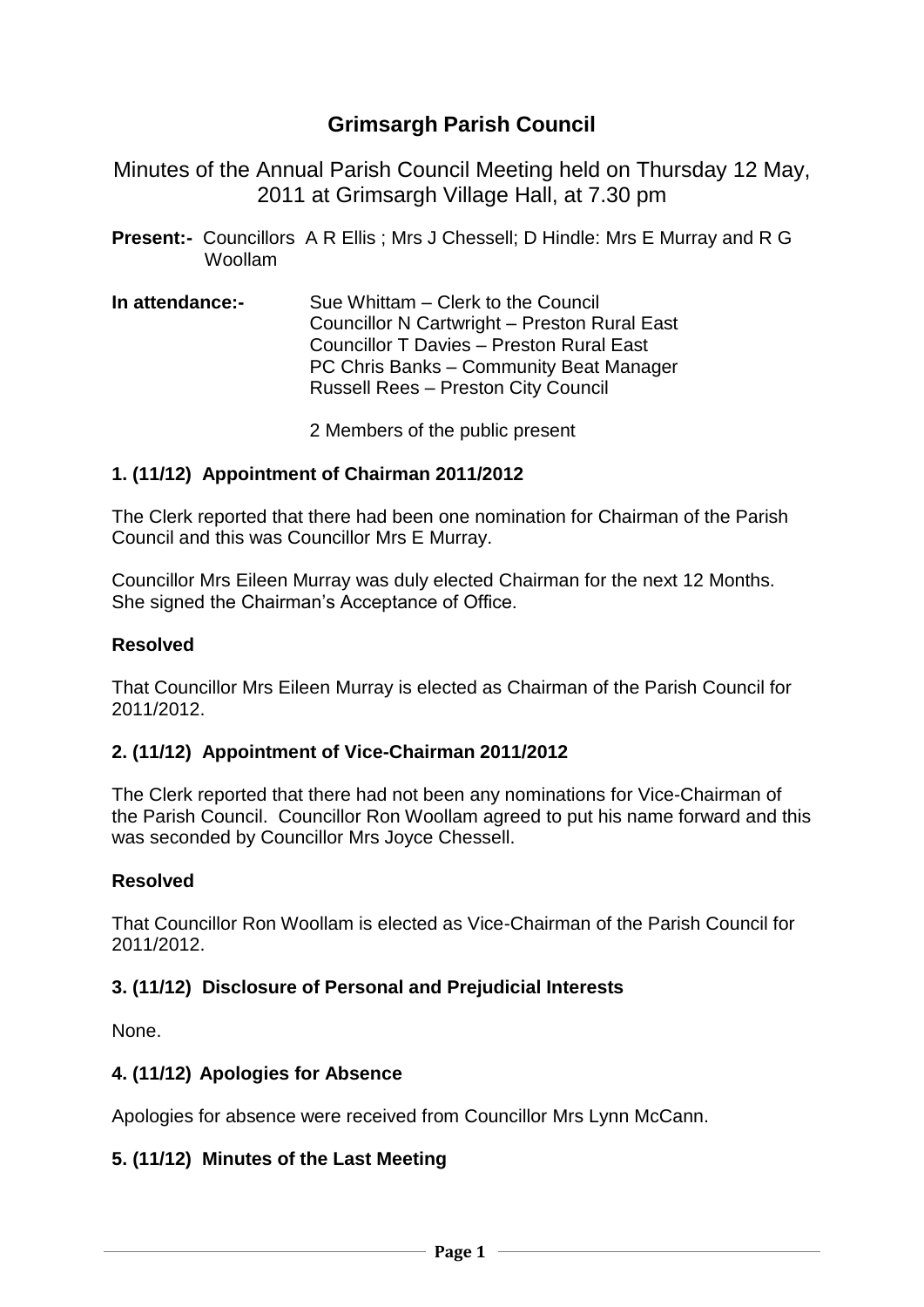Councillor Joyce Chessell asked for it to be made clear in the minutes that Preston City Council had agreed to review the funding of the play area, and it was agreed that the following clause from the Cabinet meeting at Preston City Council should be included in the minutes:-

"(iii) authorise the Executive member for Environment to liaise with Officers (and change where appropriate) on the budget allocations and the maintenance sum, so as to ensure where practicable that the spend on the play equipment is maximised."

### **Resolved:-**

That, subject to the above, the minutes of the Parish Council meeting held on 7 April, 2011 be approved as a correct record and signed by the Chairman.

#### **6. (11/12) Matters arising on the Minutes**

The Chairman, Councillor Mrs Eileen Murray mentioned that all the square planters had now been adopted it was only the half barrels that needed sorting out. Councillor Woollam had agreed to adopt two half barrels, but he was unsure if any of the barrels needed replacing. The Chairman asked the Parish Council to have a think about where the half barrels could be sited and in the meantime Adam Cooper would check the barrels to see if they could be reused or if they needed replacing.

#### **7. (11/12) Adjournment for Presentation on Guild Wheel, Public Participation and Policing Issues**

The Chairman adjourned the meeting for a presentation on the Guild Wheel, public participation and an update on policing issues in the area. She welcomed Russell Rees, Head of Engineering at Preston City Council to the meeting who had come along to talk about the Guild Wheel.

Russell explained to the Parish Council that the Guild Wheel was a 21 mile circular route around Preston that would link important destinations and points of interest. The idea behind the Guild Wheel was to establish a linear park as a route for leisure. This would be a legacy for the 2012 Preston Guild.

Russell informed the Parish Council that the Guild Wheel would be delivered by a partnership approach consisting of Preston City Council, Lancashire County Council, REMADE, Groundworks and other volunteers. It was noted that parts of the wheel had already been completed and on other parts work had started. Russell distributed copies of maps and leaflets showing the route of the Guild Wheel and the progress so far. The Guild Wheel had the support of a number of local businesses in both the public and private sectors.

The Chairman, Councillor Mrs Murray thanked Russell for his informative presentation and asked if anyone had any questions. Councillor Joyce Chessell asked about the funding of the wheel and the cost of design and maintenance. Russell explained that he did not have full details of costing but was happy to forward these to the Clerk for circulation. With regard to ongoing maintenance, Russell explained that each owner would be responsible for their own section of the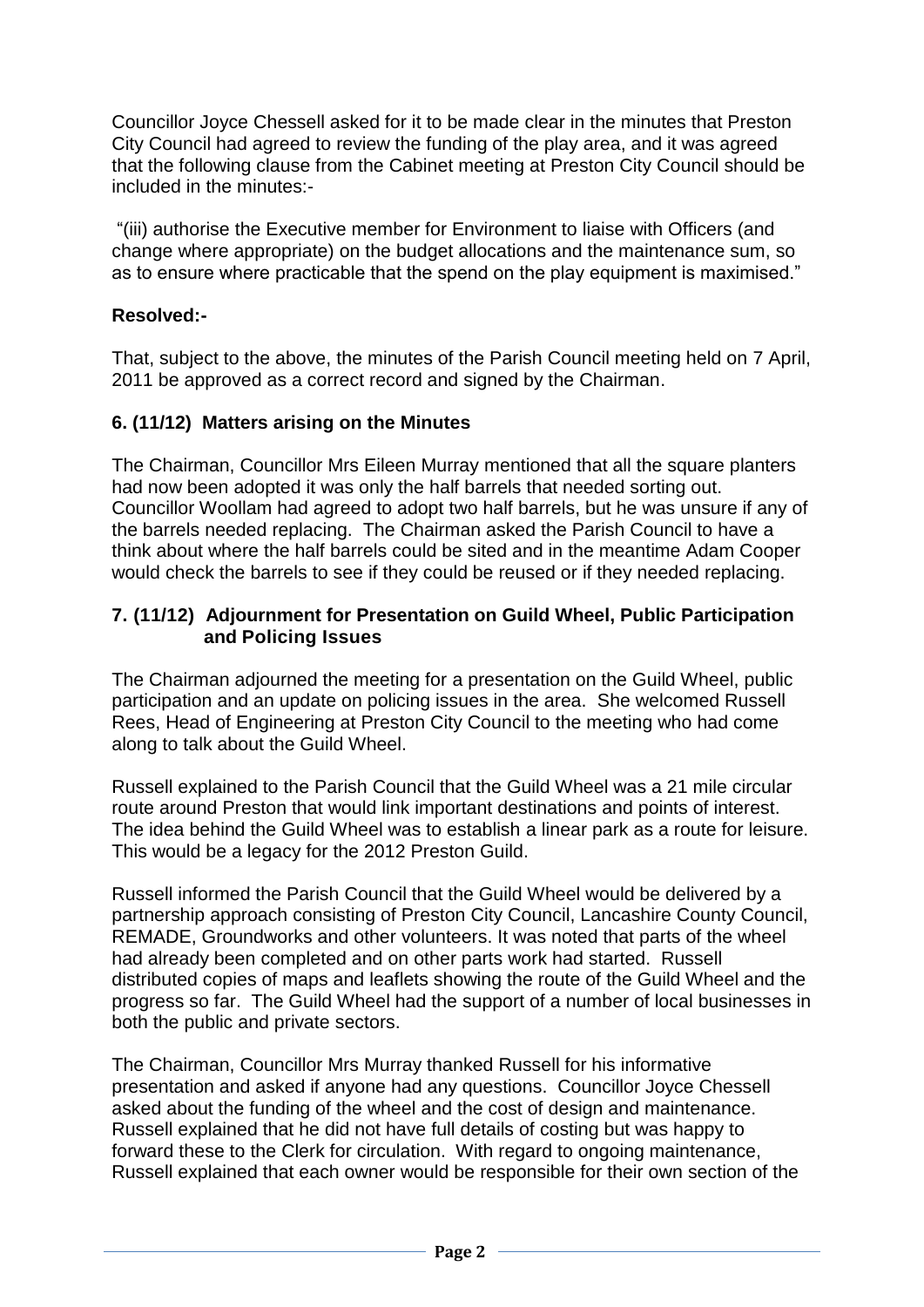Wheel, but they could also call on the Probationary Service and Neighbourhood Service Groups to help with day to day maintenance. The City Council would own 50% of the route.

The Chairman wished Russell well and hoped that everything would be finished within the projected timescales.

With the agreement of the Chairman and the Parish Council, item 14 Friends of Grimsargh Green was brought forward on the Agenda to be considered under public participation.

Councillor Joyce Chessell informed the Parish Council that she had been disappointed with the meeting with Councillor Gornall with regards to the renegotiation of the budget. However Preston City Council had confirmed that they would give a complete breakdown of all the costs and the Chairman Councillor Eileen Murray confirmed that she would be keeping an eye on this to make sure that Preston City Council stuck to this. A copy of the notes from the meeting with Councillor Gornall had been circulated to the Parish Council by e mail.

Councillor Joyce Chessell informed the Parish Council that FOGG had asked for a meeting with Matt Kelly. FOGG were not happy with the suggestion of a Focus Group to look at the designs for the playground but they would be happy if a Focus Group was created to look at "play provision" for the over 12 years as this would not be included in the current play ground proposals.

The Chairman asked if the parents/children would be consulted before the designs had been drawn up by Preston City Council. Councillor Joyce Chessell said that FOGG would carry out the consultation but would keep the Parish Council informed.

Councillor Tom Davies informed the Parish Council that he had received an e mail from Matt Kelly saying that he would organise a meeting shortly to discuss the play area designs.

Councillor Joyce Chessell also informed the meeting that David Porter was dealing with the car parking issue and with regard to the hedge laying details would be included in the Parish Council newsletter. She also informed the meeting that FOGG was working with local school children and an artist called Patricia Lee who was looking at putting a glass mosaic on the green. The website was [www.patricialee.co.uk.](http://www.patricialee.co.uk/) All agreed that this seemed an excellent idea.

The Chairman then welcomed PC Banks to the meeting. PC Banks explained that he had cancelled this evenings PACT meeting due to the Parish Council meeting being on the same date. He informed the Parish Council that there had hardly been any crime in the area since the last meeting, in fact there had only been 3 crimes and 2 offenders had been arrested.

In particular on 24 April a car had been apprehended on Elston Lane and the owner had drugs on them. PC Banks said it was important for people to get in touch with the police when they see anything suspicious because it does work and people do get caught.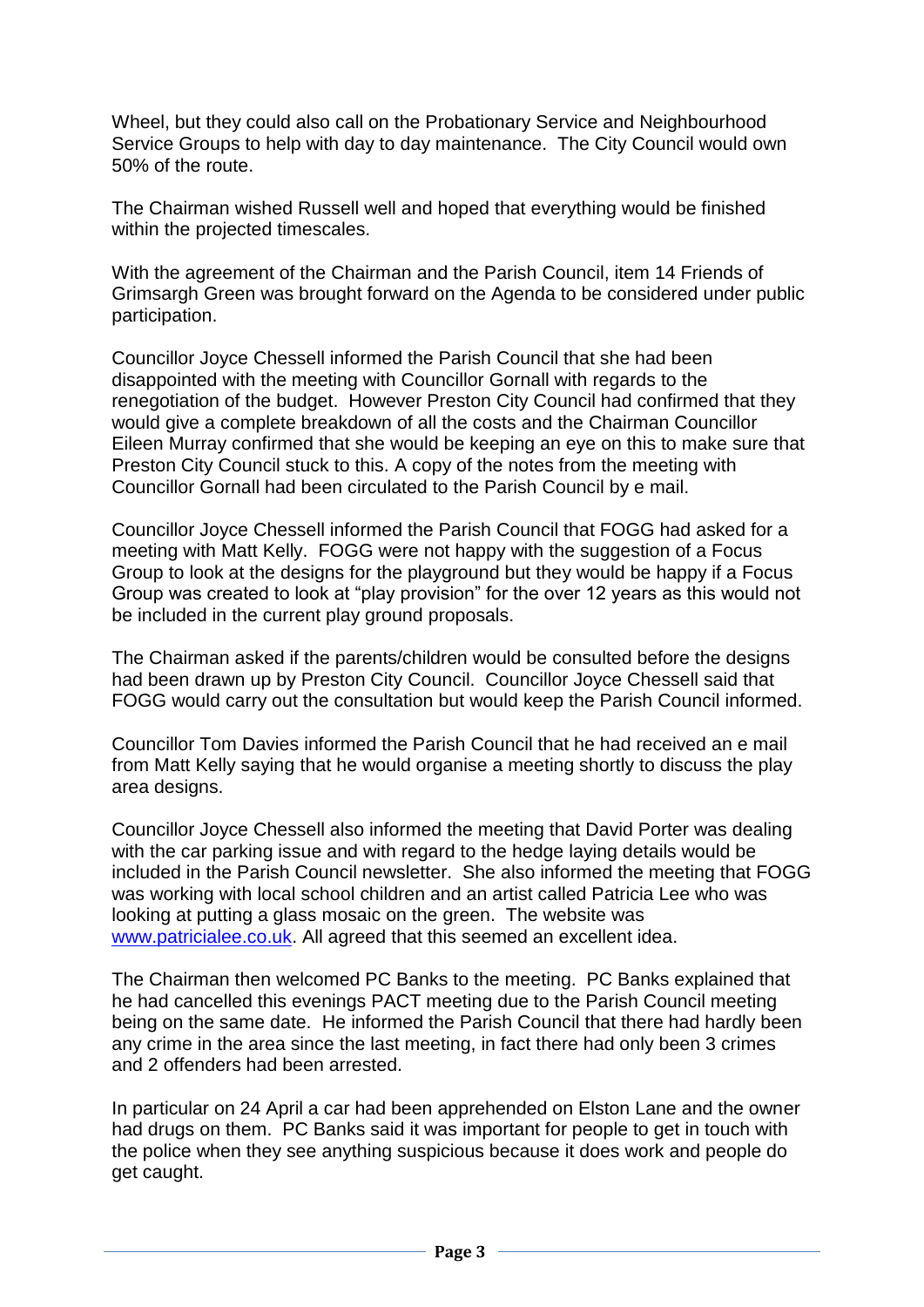On 15/16 April there had been a burglary at Cow Hill when 2 quad bikes had been stolen from an unlocked shed. On 15 April there had been a scuffle at the Plough and a man was arrested.

At the moment the police were concentrating on leafleting people to warn them about leaving their property insecure. They were targeting open windows and dropping leaflets through them, then closing them from the outside.

PC Banks was asked about the recent road works on the bridge – when the bridge was closed to traffic and it chaos. PC Banks had been unaware of the road closure but the police did have a system in place to receive notification from the County Council when works were being undertaken. It was agreed that the Clerk should contact Chief Inspector James Lea to ask what had gone wrong with the communication during the recent road works/bridge closure and to also ask about the length of secondment for PC Zanelli.

PC Banks asked the Parish Council about the PACT priorities and it was agreed that parking outside school, (note letters, warnings and fixed penalties had recently been given out by the police); speeding in the Parish and making more use of the SPiDs in the village should be the priorities at the moment.

The Chairman thanked PC Banks for attending the meeting. It was noted that a representative from the Parochial Church Council was unable to attend and it was hoped that they could attend the June meeting to discuss the proposed cycle path.

The Chairman reconvened the meeting.

#### **8. (11/12) Town and Country Planning Act, 1990**

The following planning applications were presented:-

| <b>Deselved</b> |        |                                                                                                                 |
|-----------------|--------|-----------------------------------------------------------------------------------------------------------------|
| 06/2011/0344    | $\sim$ | Outline Application (Major) Former Ridings Depot and<br>Land to north and south of Whittingham Road, Longridge. |
| 06/2011/0308    | $\sim$ | Chapel House Farm Barn, Elston Lane,<br>Grimsargh, PR2 5LE - Alterations to external elevations.                |

#### **Resolved**

i) That no observations be offered in respect of planning application 06/2011/0308.

ii) That with regard to planning application 06/2011/0344 that Grimsargh Parish Council object to this planning application because of the impact that this development will have on traffic travelling through Grimsargh to Preston.

It was noted that the following tree works have been approved by Preston City **Council** 

06/2011/0155 - Crown thin 1no Oak tree by 15% at 55 Douglas Lane, Grimsargh.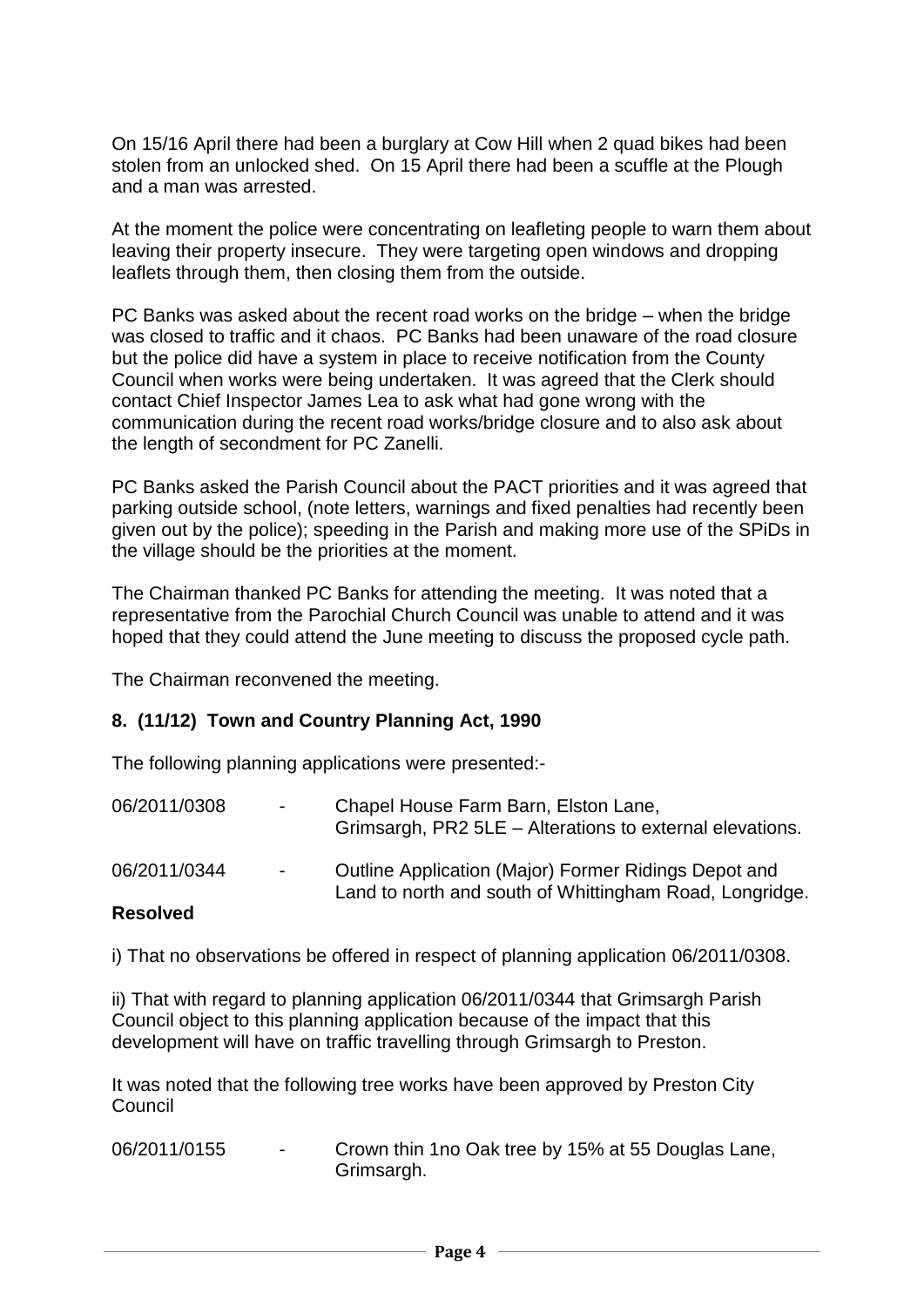It was further noted that the following planning permissions have been granted:-

- 06/2009/0478 Land South of Preston Road adjacent village hall and Ribblesdale Drive Grimsargh – outline planning permission for residential development of approximately 175 dwellings. (Redrow Homes Lancashire Ltd) 06/2009/0479 - Variation of condition no3 on approval of reserved matters 06/1999/0938 to layout area of open space adjacent to Grimsargh Village Hall as a junior football pitch with connecting bridge, and to lay out as informal open space other areas of open space previously approved as play areas (with payment by developer for provision of enhancement of off-site play equipment on Grimsargh Village Green) and for future maintenance of informal open spaces. (Redrow Homes Lancashire Ltd). 06/2011/0105 - 266 Longridge Road Grimsargh – erection of two storey
- extension to side and single storey extensions to read of dwelling (following demolition of existing garage, car port and rear annexe).

It was also noted that the Clerk had received an e mail regarding the Central Lancashire Core Strategy hearings apologising as Grimsargh Parish Council had been omitted from the original invitations. The pre hearing date was on 17 May at 10.00 am and all Parish Councillors were advised to let the Clerk know if they wished to attend. The Chairman confirmed that she would be attending.

## **9. (11/12) Appointment of representatives to outside bodies, Sub- Committees and Working Groups**

## **Resolved**

i) That the following representatives are appointed to the outside bodies as listed below:-

## **1. LALC – Preston Area Committee (3 Members)**

Councillor Mrs Eileen Murray The Clerk Councillor Andy Ellis

## **2. Boylton, Houghton and Farrington Charity (1 member)**

Councillor Ron Woollam

# **3. The Education Charity of John Farrington (1 member)**

Councillor Mrs Joyce Chessell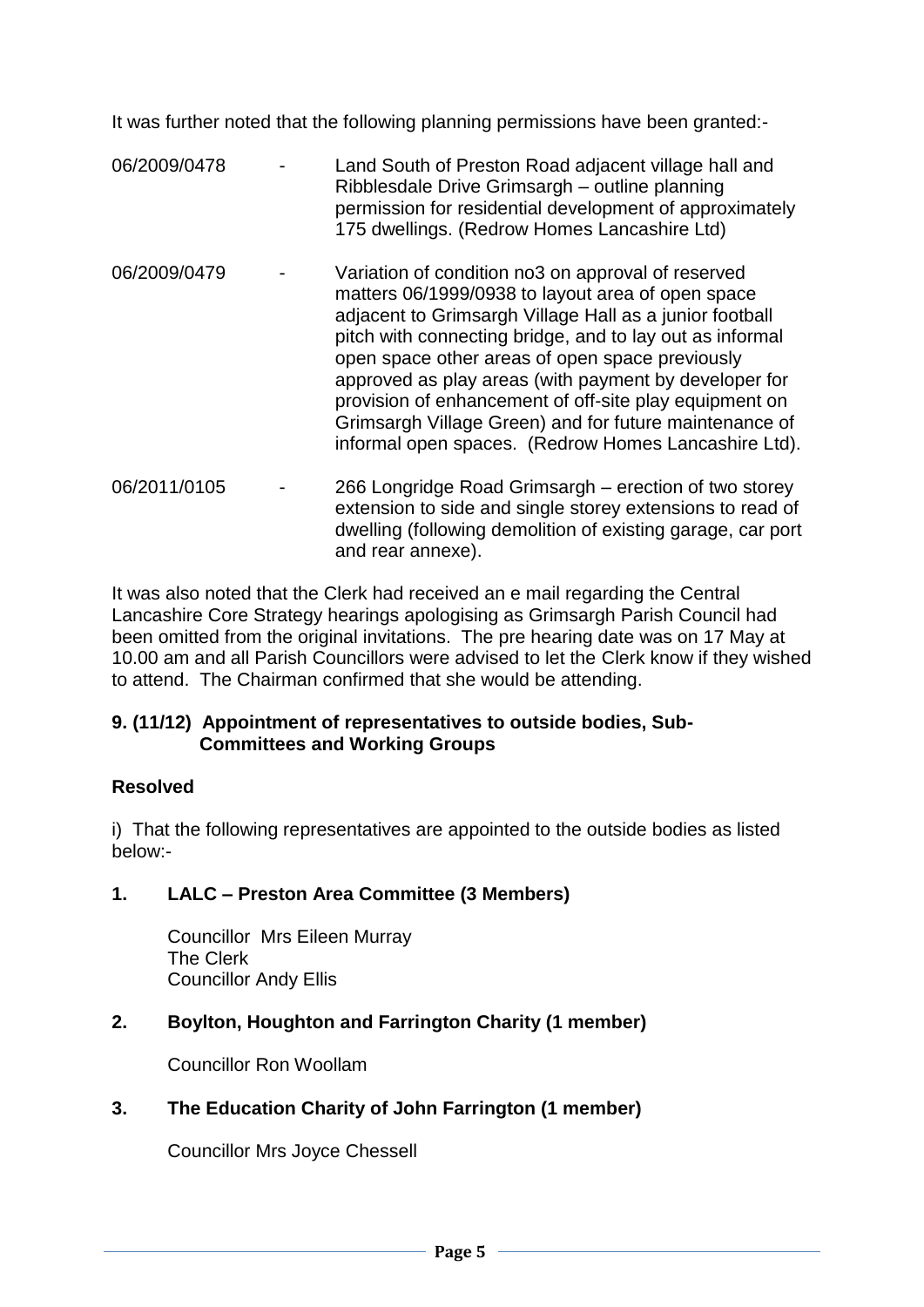ii) That a Planning Sub-Committee is established consisting of the Chairman, Councillor Mrs Eileen Murray; Councillor Ron Woollam and Councillor Mrs Joyce Chessell, and that the constitution and terms of reference are approved as set out below:-

## **Planning Sub-Committee (3 Members)**

Chairman of the Parish Council, (or Vice-Chairman in their absence) + 2 others

### **Terms of Reference**

- i) The Planning Sub-Committee has delegated executive powers to consider all planning applications relating to Grimsargh Parish Council and to respond to Preston City Council.
- ii) The Planning Sub-Committee may canvas opinions for and against applications to assist with fair determination of applications. The Sub-Committee has an obligation to ensure that relevant parties are given an adequate hearing – applicants, as well as objectors, will have the opportunity to speak at meetings in accordance with Grimsargh Parish Council Standing Orders.
- iii) A record of all planning applications, the responses and eventual results shall be noted in the minutes of meetings.
- iv) The Sub-Committee will meet as the workload requires, with a minimum of 3 days clear notice given.
- v) All members of the Planning Sub-Committee shall try to attend a Planning Training Workshop organised by LALC or other appropriate body.

iii) That the work of the Guild Working Group continues and its constitution and terms of reference are agreed as set out below:-

### **Preston Guild Working Group (min 2 members of Grimsargh Parish Council) + members of the community and organisations as appropriate**

#### **Terms of Reference**

- i) To look at how Grimsargh residents and Grimsargh Parish Council can be involved in the Preston Guild celebrations to be held in 2012.
- ii) To formulate ideas on how to promote Grimsargh during the Preston Guild year 2012.
- iii) To explore funding opportunities for Grimsargh's contribution to Preston Guild 2012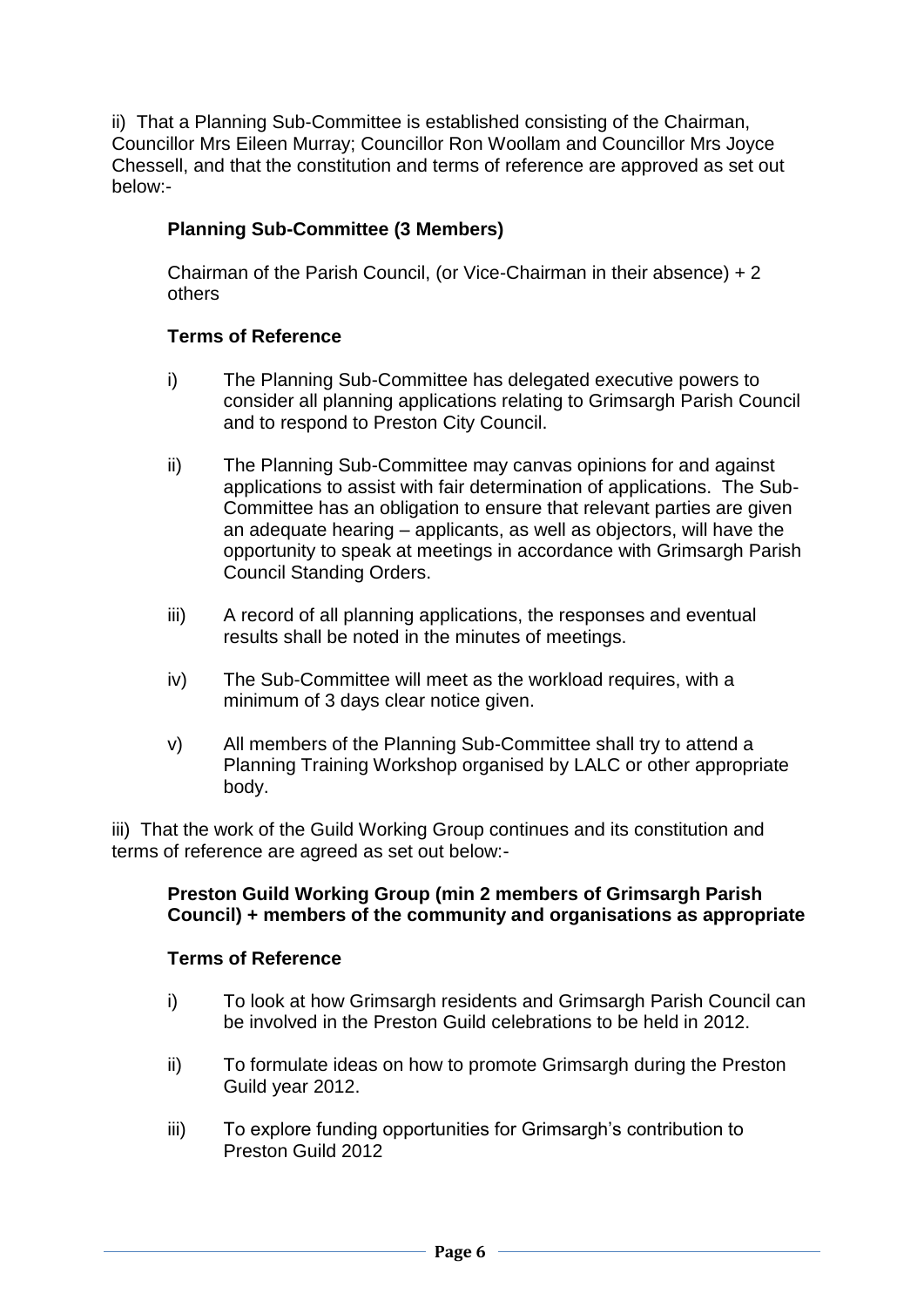iv) To report back on a regular basis to Grimsargh Parish Council their progress with regard to  $i$ ) – iii) above.

It was noted that the next Guild Working Group would be held on Wednesday 25 May at 7.30 pm in the village hall.

iv) It was further agreed to establish a Conservation Working Group and that the Clerk would draft the terms of reference for the June meeting. It was also agreed that Councillor Andy Ellis; Councillor David Hindle and Councillor Ron Woollam would be members of the Conservation Working Group and that there would be one vacancy on the Group that would possibly be filled by a new member of the Parish Council.

v) It was also agreed that other working groups would be set up as and when necessary and would have clear terms of reference.

vi) With regard to the Nellie Carbis Millennium Woodland it was noted that Councillor David Hindle and Councillor Ron Woollam would continue to be the representatives and that as the Parish Council owned the woodland up dates would be given to the Parish Council when necessary.

vii) With regard to the Friends of Grimsargh Green (FOGG), it was noted that this group were totally independent from the Parish Council but obviously had close links and shared purpose, and that the Parish Council would continue to welcome regular updates via Councillor Mrs Joyce Chessell.

## **10. (11/12) Parish Council Vacancies**

It was noted that following the uncontested election in Grimsargh we now had three vacancies on the Parish Council. Members of the Parish Council were asked to encourage any local person interested in becoming a Parish Councillor to attend the June meeting of the Parish Council to find out what was involved.

The Clerk would arrange for notices to be placed on the noticeboards and website to advertise the vacancies with a view to filling these at our July meeting.

With regard to training of new members of the Parish Council it was felt that the courses offered by LALC were useful and good value for money. However the next new councillor's course was scheduled for early July so it was suggested that the Clerk should find out about a bespoke course for new members of Grimsargh Parish Council, and report back to the next meeting.

### **11. (11/12) Review of Parish Council Insurance**

The Clerk reported that the annual insurance premium was now due and that the AON Parish Council Scheme insurance via Alliance Insurance plc appeared to be the most cost effective for the Parish Council's purpose. The Fidelity Guarantee Insurance was also still in place, currently at a ceiling of £15,000.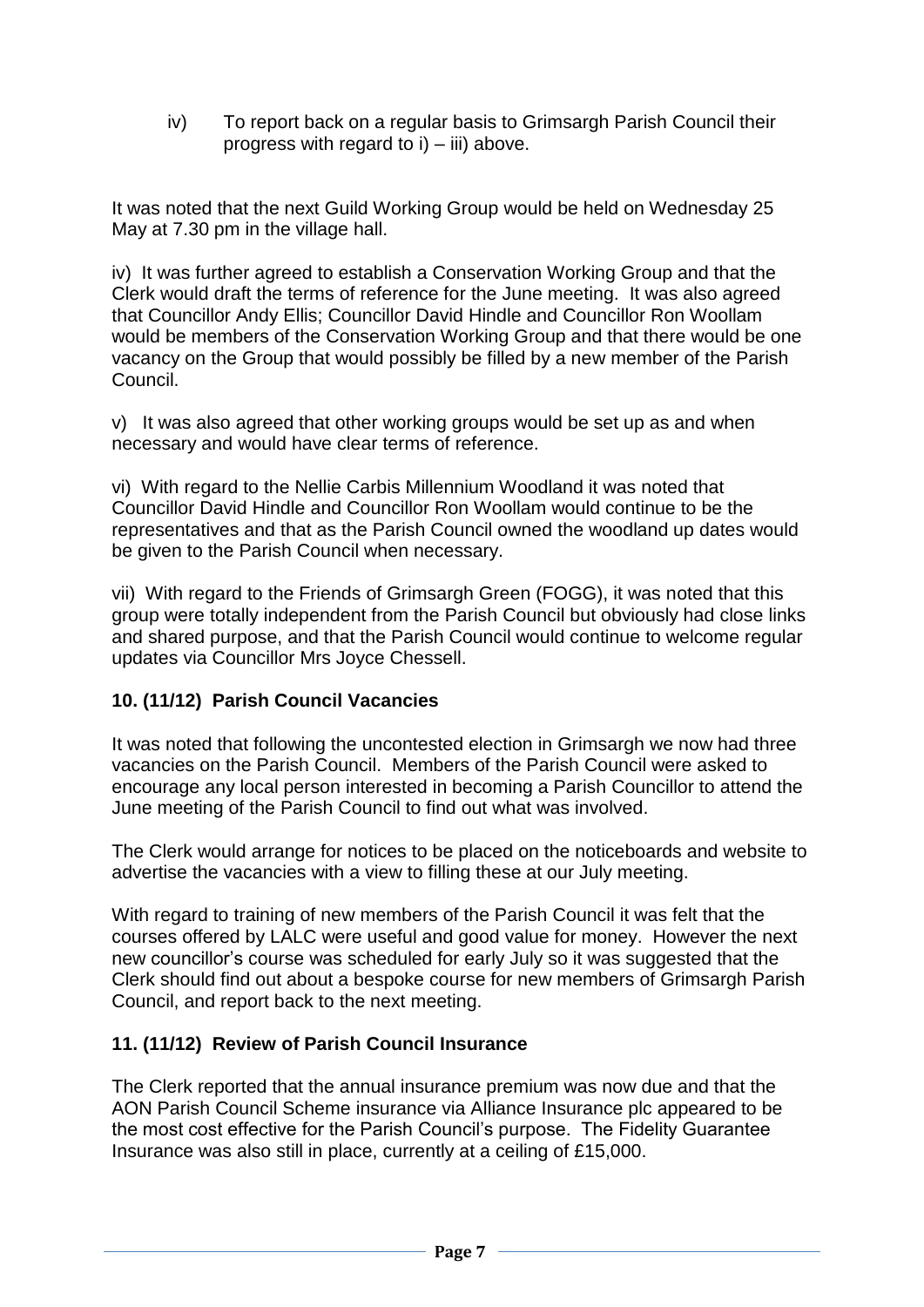## **Resolved**

That the Parish Council continue its insurance arrangements with AON Ltd for the forthcoming year at a cost of £805.27 and, that the current insurance arrangements and Fidelity Guarantee are adequate to cover Grimsargh Parish Council.

## **12. (11/12) Annual Report and Newsletter**

Members of the Parish Council were reminded to let the Clerk have newsletter items as soon as possible as the Clerk together with the Chairman would present a draft Annual report and newsletter at the next meeting.

## **13. (11/12) Conservation Status for Grimsargh**

Councillor Ron Woollam explained to the Parish Council that the possibility of Grimsargh Parish Council looking at Conservation Status for parts of the Parish had been discussed briefly at the last meeting. A copy of the link to the English Heritage document on Conservation Status and its advantages had been sent to all Parish Councillors for them to access and look at the document.

Councillor Woollam explained that Nigel Roberts from Lancashire County Council was happy to carry out most of the work on this and it was noted that Preston City Council also had a dedicated officer who dealt with Conversation Status.

The Parish Council agreed in principle to pursue public opinion on Conservation Status and further agreed to set up a Conservation Working Group to start work on this. As noted in Minute 9 above, the Conservation Working Group would consist of Councillor Andy Ellis; Councillor David Hindle and Councillor Ron Woollam, with a vacancy to be filled by possibly a new member of the Parish Council. The Clerk would draft out the terms of reference for the June meeting.

Councillor Woollam emphasised that public consultation was of paramount importance and that he and Councillors Hindle and Ellis would draft out a newsletter item. All agreed with this suggested way forward.

### **14. (11/12) Suggestions for future Agenda**

The Clerk explained that to comply with the requirements of quality status and to adopt best practice the Parish Council needed to consider amending future agenda. A draft paper had been circulated with the Agenda and it was agreed that these standard items should be adopted from the next meeting. A copy of the paper is attached to the minutes as Annex A.

### **Resolved**

That, the Agenda for future meetings is amended in line with the paper presented and attached to these minutes as Annex A.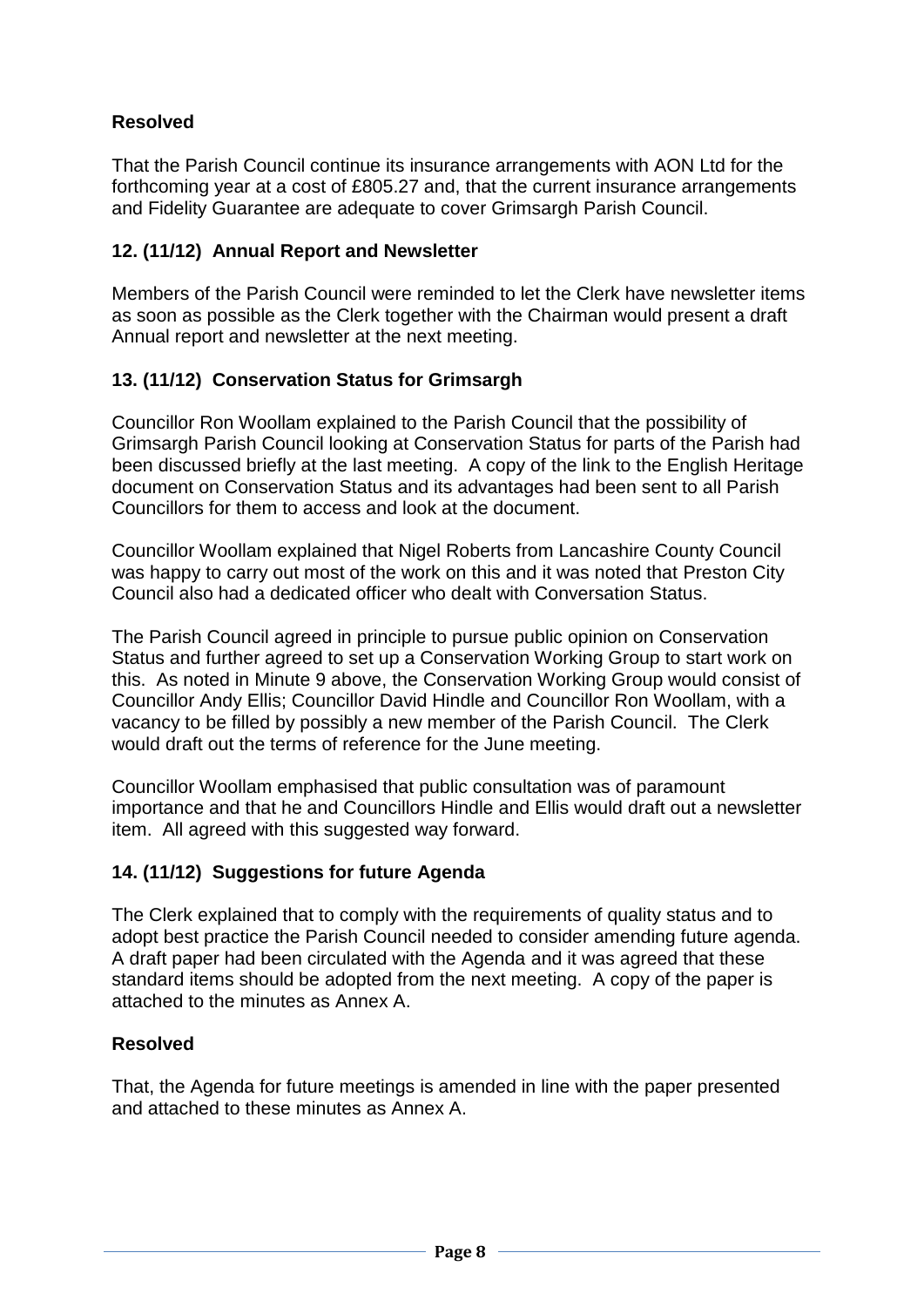## **15. (11/12) Purchase of Flag/Flagpole**

The Chairman explained that this item had been placed on the Agenda as a result of a request to fly a flag for Armed Forces Day on 25 June, 2011. The Chairman had priced the cost of a flag at around £10.00 with a flagpole costing £100. However it was noted that the Parish Council would need Planning Permission to place a flagpole in the village and there was also the problem of finding a suitable place to put this.

It was agreed that instead of applying for Planning Permission and purchasing a flag and flagpole that the Parish Council would consider giving a donation to Armed Forces Day or Help for Heroes at their next meeting in June.

## **16. (11/12) Best Kept Village Competition**

It was noted that the judging of the Best Kept Village Competition would be carried out in early June. Members were asked to help encourage people to keep the village tidy. The Post Office planting area was mentioned and the Clerk agreed to contact them to advise them about the Best Kept Village Competition and to see if they could spruce the area outside the post office.

### **17. (11/12) Financial Matters, Review of Audit Arrangements and Banking**

It was noted that we currently have around £19,884.19 in the bank (statement up to 21 April 2011). This included the VAT reimbursement of £1520.94 and the annual precept of £18,000. This did not include cheques approved but not yet cashed:- £372.38 LALC; £200 North West Air Ambulance and £1,000 FOGG. Note the cheque for FOGG was handed to Councillor Joyce Chessell at the meeting.

### **Resolved**

1) That, the following invoices be approved for payment

i) Sue Whittam – Clerk pay for 4 April, 11 April, 18 April and 25 April - total £320.00.

ii) Sue Whittam – Clerk reimbursement for photocopying – two receipts totaling £38.40.

iii) Adam Cooper – Lengthsman - 54 hours @ £11.50 per hour including vat at  $£124.20 - total F745.20$ 

iv) Annual insurance premium – AON Ltd £805.27.

2) The Parish Council approved the accounts and asset register for the year end 31 March 2011 as now presented and the Chairman signed three copies of the bank reconciliation. It was noted that the external audit date for the Parish Council was 8 July 2011.

3) That, Donna Kidd is appointed as internal auditor at a cost of £50.00.